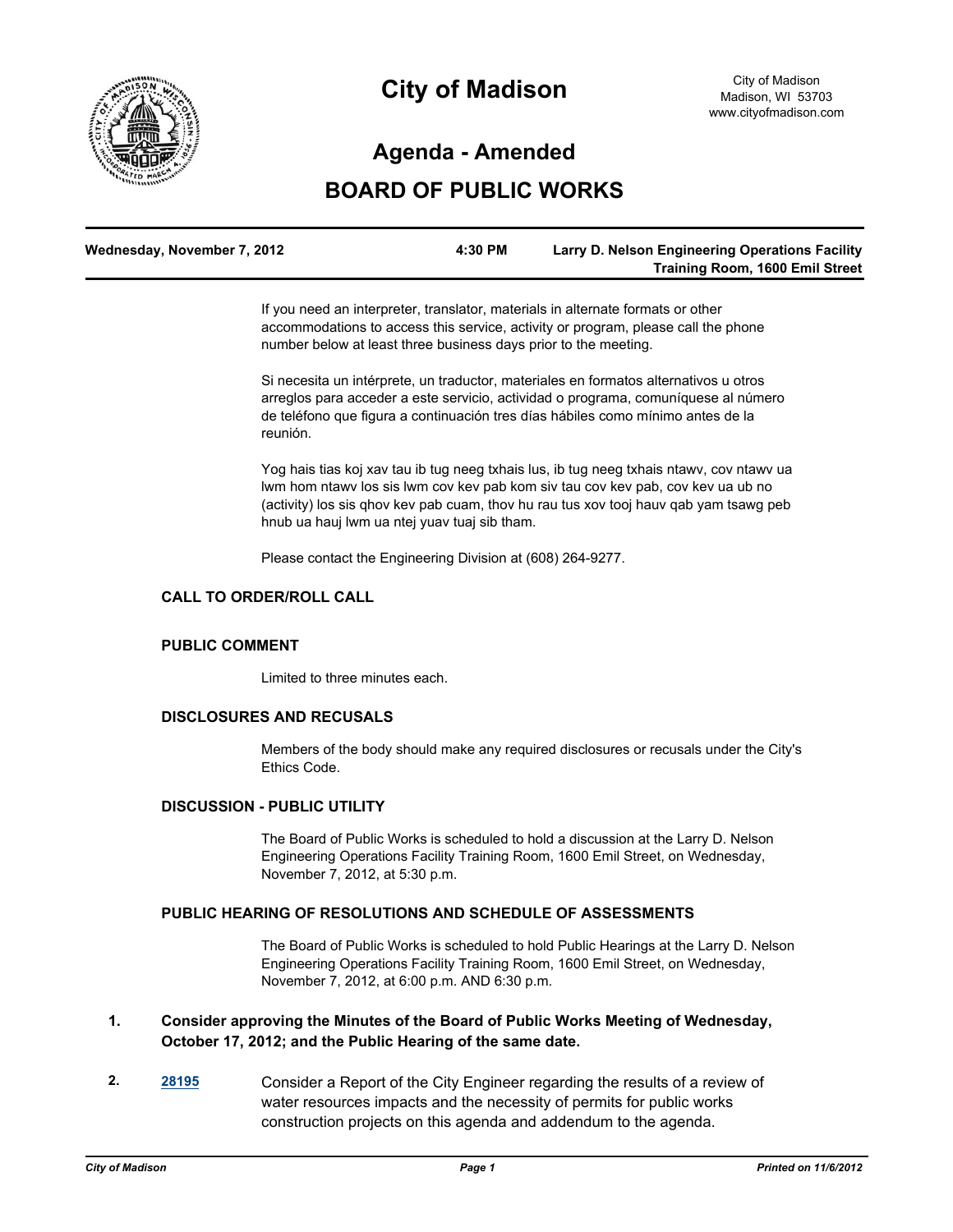# **3.\* Routine items for the Board of Public Works.**

# **CONSIDER THE FOLLOWING PUBLIC HEARING ITEMS**

| 4. | 28153 | Approving Plans, Specifications, And Schedule Of Assessments For<br>Elderberry Road Assessment District - 2013.                                                                                                                                                                                                                     |
|----|-------|-------------------------------------------------------------------------------------------------------------------------------------------------------------------------------------------------------------------------------------------------------------------------------------------------------------------------------------|
|    |       | The Public Hearing is scheduled at 6:00 p.m. before the Board of Public Works at the<br>Larry D. Nelson Engineering Operations Facility Training Room, 1600 Emil Street.                                                                                                                                                            |
| 5. | 28154 | Approving Plans, Specifications, And Schedule Of Assessments For<br>Elderberry Road, Pleasant View Road and Samuel Drive Assessment District -<br>2012.                                                                                                                                                                             |
|    |       | The Public Hearing is scheduled at 6:00 p.m. before the Board of Public Works at the<br>Larry D. Nelson Engineering Operations Facility Training Room, 1600 Emil Street.                                                                                                                                                            |
| 6. | 28156 | Approving Plans, Specifications, And Schedule Of Assessments For For the<br>Mineral Point Road and Junction Road / S. Junction Road Assessment District<br>- 2013 and authorizing the Mayor and City Clerk to execute an agreements<br>with the State of Wisconsin Department of Transportation and Dane County for<br>the Project. |
|    |       | The Public Hearing is scheduled at 6:30 p.m. before the Board of Public Works at the<br>Larry D. Nelson Engineering Operations Facility Training Room, 1600 Emil Street.                                                                                                                                                            |
| 7. | 28157 | Approving Schedule Of Assessments For the CTH M & S (Mineral Point Road<br>and Junction Road) Interchange Improvements Assessment District.<br>The Public Hearing is scheduled at 6:30 p.m. before the Board of Public Works at the<br>Larry D. Nelson Engineering Operations Facility Training Room, 1600 Emil Street.             |

#### **DISCUSSION**

**8. [28107](http://madison.legistar.com/gateway.aspx?m=l&id=/matter.aspx?key=30844)** The City of Madison will be extending fiber conduit in the City of Madison beginning mid October and ending in November. Contractors, hired by the City of Madison, will bury the new conduit within the right of way, under the sidewalk and in the grass terrace at the following locations: Installation will begin at the intersection of Walter Street and Atwood Avenue. The conduit will be installed on the west side of Atwood Avenue and continue south to intersect the existing City conduit approximately five-hundred feet north of the intersection of Atwood Avenue and Cottage Grove Road.

# **ITEMS REFERRED BY THE COMMON COUNCIL**

- **9. [27860](http://madison.legistar.com/gateway.aspx?m=l&id=/matter.aspx?key=30575)** Determining a Public Purpose and Necessity and adopting a Relocation Order for the acquisition of land interests required for storm sewer construction between Highland Avenue and 2202 University Avenue. (5th AD) RECOMMEND TO ADOPT
- **10. [27992](http://madison.legistar.com/gateway.aspx?m=l&id=/matter.aspx?key=30721)** Determining a Public Purpose and Necessity and adopting a Relocation Order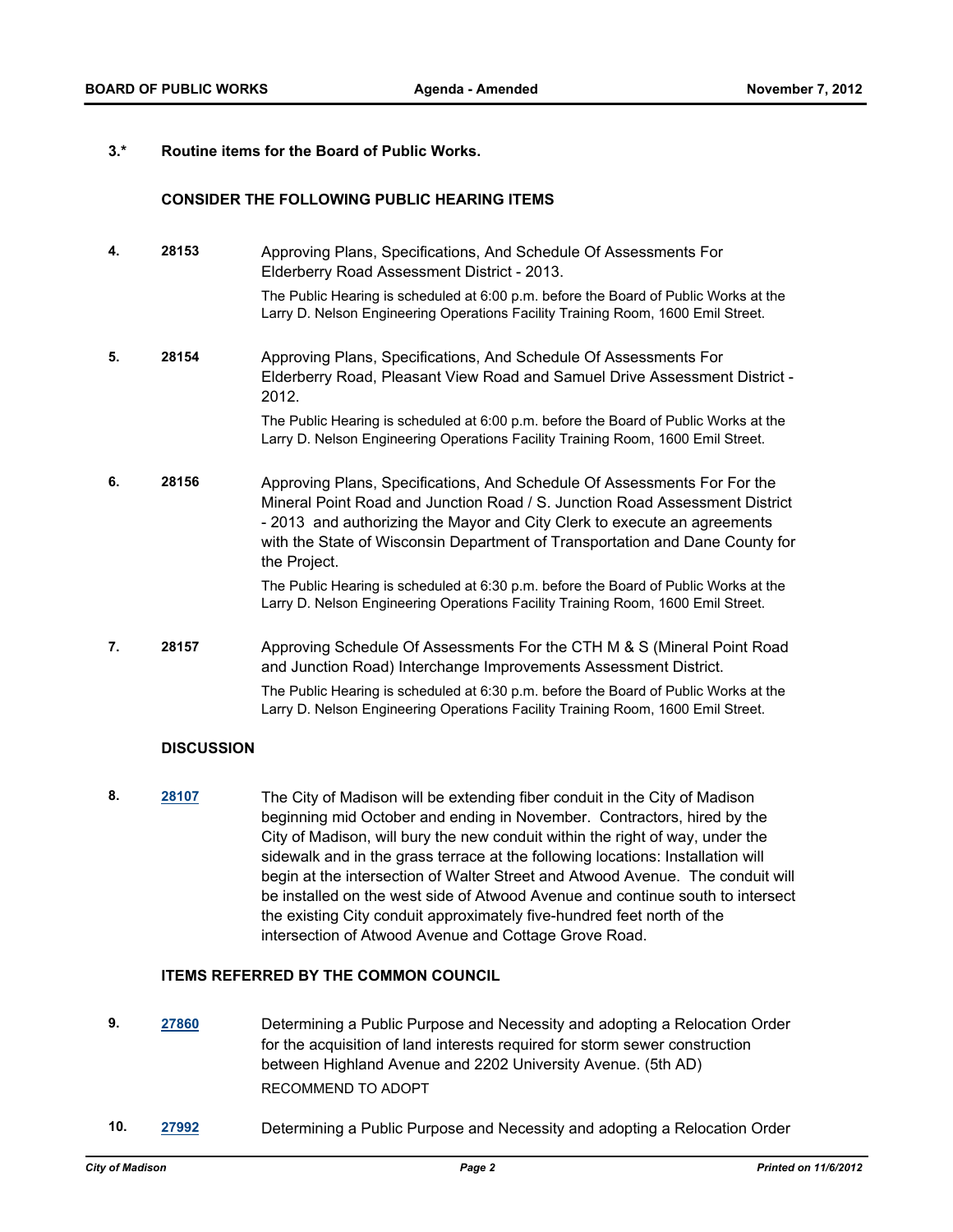for the acquisition of land interests required for the construction of the Johnson St, E public sidewalk bike path from N. First Street to N. Third Street. (12th AD)

RECOMMEND TO ADOPT

**11. [27994](http://madison.legistar.com/gateway.aspx?m=l&id=/matter.aspx?key=30722)** To authorize the Streets Division of the City of Madison to apply for and accept a 100% matching fund grant of \$25,000 from the Wisconsin DNR Urban Forestry Grant Program to rent a portable sawmill and develop an urban wood utilization program . (Various ADs)

RECOMMEND TO ADOPT

**12. [28037](http://madison.legistar.com/gateway.aspx?m=l&id=/matter.aspx?key=30770)** Authorizing the execution of a Permanent Limited Easement for sanitary sewer purposes and a Temporary Limited Easement for sloping and grading to Madison Metropolitan Sewerage District across City Stormwater Utility Parcel 533 located at 3049 S. Stoughton Road, 3102 Progress Road and 3101 Progress Road.

RECOMMEND TO ADOPT

- **13. [28060](http://madison.legistar.com/gateway.aspx?m=l&id=/matter.aspx?key=30794)** Vacation/Discontinuance of a portion of South Few Street as originally platted by the Madison Original Plat (adjacent to Block 179), adjacent to the property at 714 S. Few St., which is located in part of the Southwest one-quarter (1/4) of Section 7, Town 7 North, Range 10 East, City of Madison, Dane County, Wisconsin. (6th AD) RECOMMEND TO ADOPT
- **14. [28086](http://madison.legistar.com/gateway.aspx?m=l&id=/matter.aspx?key=30821)** Authorizing the Common Council to accept ownership from Bay Creek Neighborhood Association of a neighborhood entrance sign to be located in the public right-of-way at the northwest corner of Lake Court and W. Olin Avenue.

RECOMMEND TO ADOPT

- **15. [28094](http://madison.legistar.com/gateway.aspx?m=l&id=/matter.aspx?key=30830)** Vacation/Discontinuance of River Birch Court from Trappers Trail / Big Stone Trail to the eastern terminus as platted by the Eighth Addition to Blackhawk Subdivision, being located in part of the Southwest one-quarter (1/4), of the Southwest one-quarter (1/4) of Section 16, Town 7 North, Range 8 East, City of Madison, Dane County, Wisconsin. (9th AD) RECOMMEND TO ADOPT
- **16. [28111](http://madison.legistar.com/gateway.aspx?m=l&id=/matter.aspx?key=30848)** Determining a Public Purpose and Necessity and adopting a Relocation Order for the acquisition of land interests required for the reconstruction and maintenance of existing public sanitary sewer improvements associated with the Mendota Lake Shore / Near West / Campus Area / Frances St - Sanitary Study - Engineering Project No. 53W1365. (2nd AD)

RECOMMEND TO ADOPT

# **PUBLIC WORKS CONSTRUCTION MANAGEMENT - PRIVATE CONTRACTS**

**17. 28144** Second Amendment to RES-12-00664 for Approving a Service Agreement for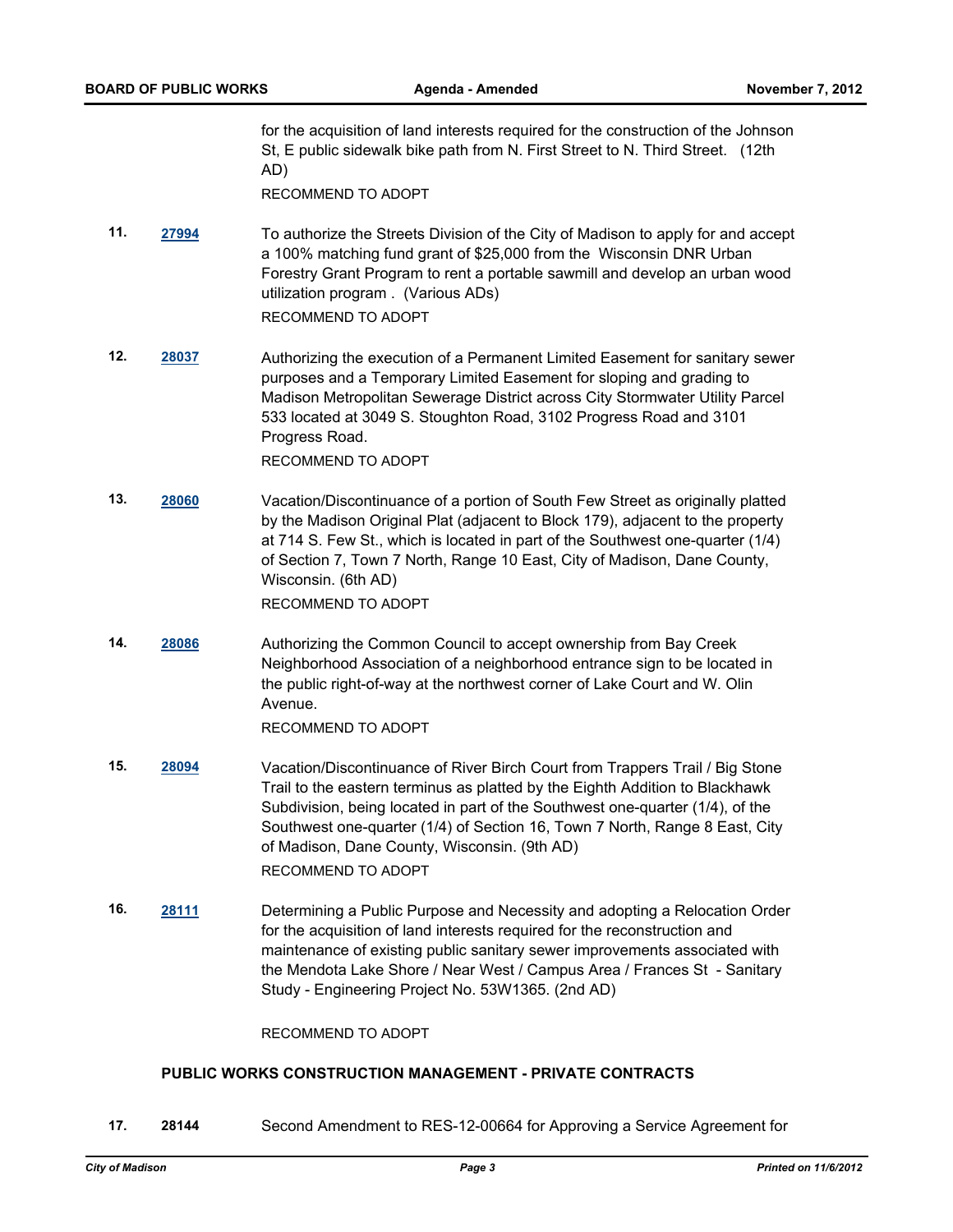Public Services for Solid Waste Collection to serve 801 McClellan Drive. (3rd AD) RECOMMEND TO ADOPT

# **PUBLIC WORKS CONSTRUCTION MANAGEMENT - PUBLIC CONTRACTS**

**18.\* 28143** Declaring the City of Madison's intention to exercise its police powers establishing the Cherokee Drive Utilities with Resurfacing Assessment District  $-2013.$ 

RECOMMEND TO ADOPT

- **19.\* 28174** Declaring the City of Madison's intention to exercise its police powers establishing the Highland Avenue and Walnut Street Assessment District - 2013. (5th AD) RECOMMEND TO ADOPT
- **20.\* 28180** Declaring the City of Madison's intention to exercise its police powers establishing the Langdon Streetscape Updates Assessment District - 2013. (2nd AD) RECOMMEND TO ADOPT
- **21.\* 28214** Declaring the City of Madison's intention to exercise its police powers establishing the North Fairchild Street and West Mifflin Street Assessment District - 2013. RECOMMEND TO ADOPT

# **RESOLUTIONS APPROVING THE CONSTRUCTION OF PUBLIC WORKS PROJECTS**

**22. 28167** Approving plans and specifications and authorizing the Board of Public Works to advertise and receive bids for E. Johnson Street Path, First Street to Third Street - 2013

> The E. Johnson Street Path will be a combination path and widened sidewalk along the south side of E Johnson Street from First Street to Third Street. The path shall address bike safety concerns in the area. Estimated cost of this project is \$110,000.00.

Report by City Engineering.

RECOMMEND TO ADOPT

**23. 28169** Approving plans and specifications and authorizing the Board of Public Works to advertise and receive bids for CIPP Rehab of Sanitary Sewers - 2012 Phase 2.

Estimated cost of this project is \$520,000.00.

Report by City Engineering.

RECOMMEND TO ADOPT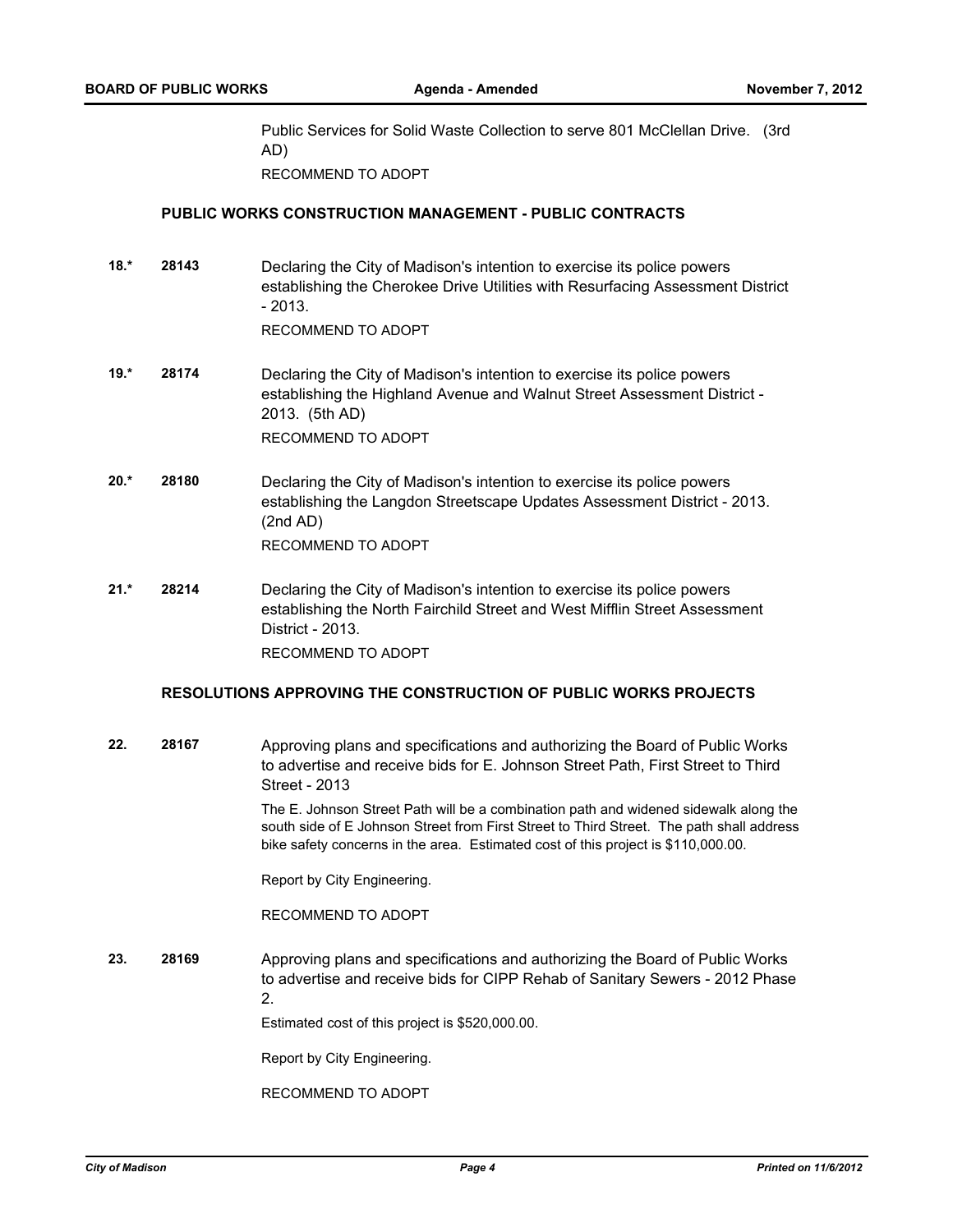#### **CONSIDER AUTHORIZATION FOR CONSULTANT SERVICES**

**24. 28089** Authorizing the Mayor and City Clerk to enter into a design engineering contract with Strand Associates, Inc. for development of a comprehensive Lake Wingra Watershed Management Plan. Estimated cost \$245,000.

Report by City Engineering.

RECOMMEND TO ADOPT

**25. 28181** Authorizing the Mayor and the City Clerk to execute an Amendment to the contract between Madison and Foth Infrastructure and Environment, LLC for additional design engineering services for Mineral Point Road/CTH S and Junction Road/CTH M (9th AD) Estimated cost \$62,400.00.

Report by City Engineering.

RECOMMEND TO ADOPT

#### **CHANGE ORDERS TO PUBLIC WORKS CONTRACTS**

**26. [28145](http://madison.legistar.com/gateway.aspx?m=l&id=/matter.aspx?key=30891)** Change Order No. 1 to Contract No. 6829, Forest Hill Cemetery Receiving Vault - Preservation of the North Wall, to B&B Quality Building Restoration in the amount of \$25,490.00 with an additional 30-days. Report by City Engineering.

ACCEPT

**27. [28170](http://madison.legistar.com/gateway.aspx?m=l&id=/matter.aspx?key=30918)** Change Order No. 1 to Contract No. 6918, Don Miller & Schappe Building Demolitions to Robinson Brothers Environmental, Inc. in the amount of \$9,937.33 (over 8% contingency).

Report by City Engineering.

ACCEPT

**28. [28171](http://madison.legistar.com/gateway.aspx?m=l&id=/matter.aspx?key=30919)** Change Order No. 2 to Contract No. 6311, W. Lakelawn Place Assessment District 2012, to Raymond P. Cattell, Inc. in the amount of \$3,273.60 (over 8% contingency).

Report by City Engineering.

ACCEPT

**29. [28172](http://madison.legistar.com/gateway.aspx?m=l&id=/matter.aspx?key=30920)** Change Order No. 2 to Contract No. 6444, Rosa Road Resurfacing & Sidewalk, to RG Huston Company, Inc. in the amount of \$11,410.00. Report by City Engineering.

ACCEPT